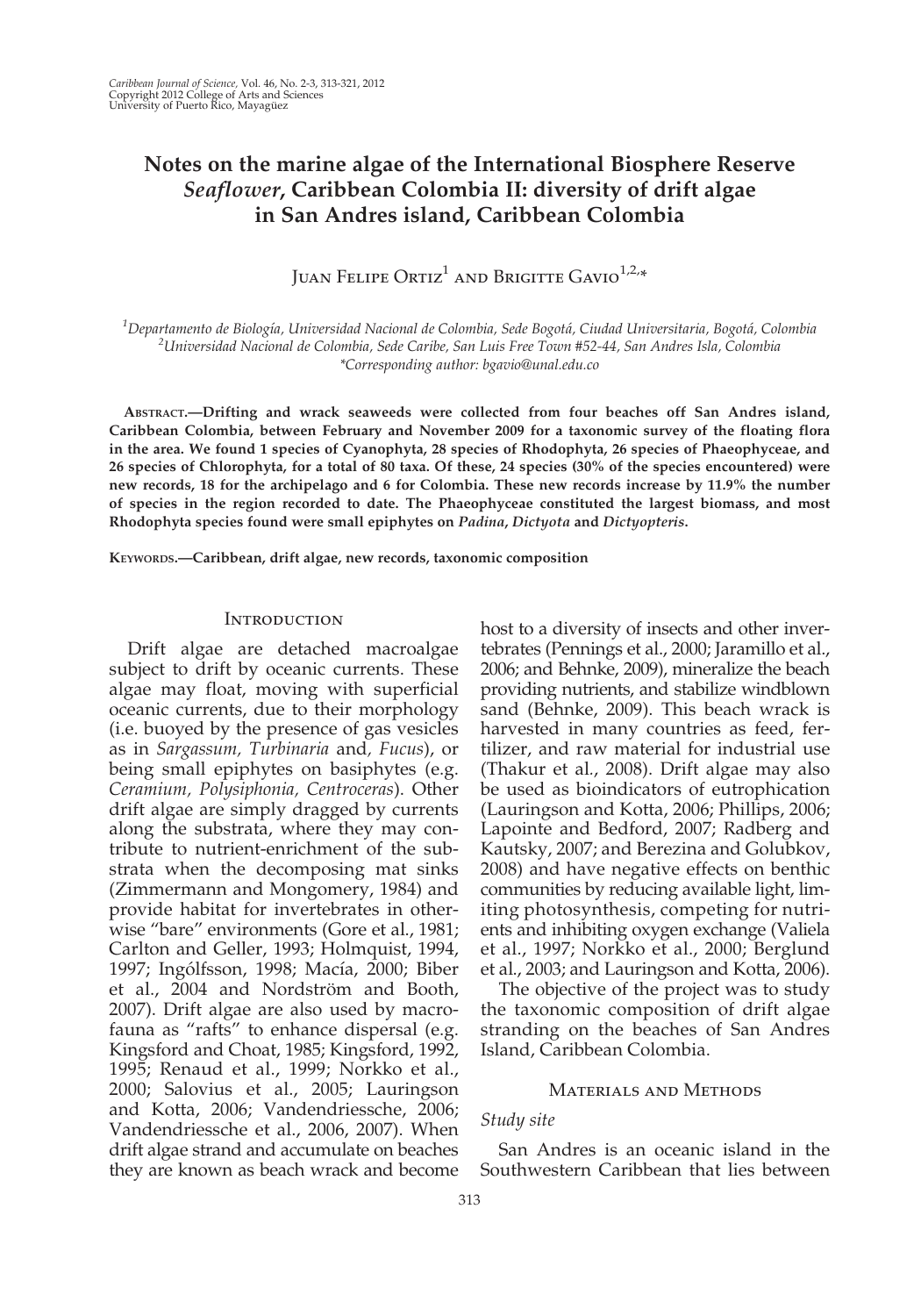Fig. 1. Map of San Andres island, showing study sites.

12°28'58'' and 12°35'55'' N and 81°40'49'' and 81°43'23'' W (IGAC, 1986), approximately 290 Km off the coast of Nicaragua (Fig. 1). It is part of an Archipelago formed by 3 main islands (San Andres, Old Providence, and Santa Catalina) and several cays, banks, and atolls. The island is volcanic in origin. The subsidence of the volcanic base, and its simultaneous cover with calcareous deposits, biogenic in origin, during the Tertiary and Quaternary, gave rise to the present island (Diaz et al., 1995, 1996).

The island is influenced by the Caribbean current which causes temporal convergent gyres (Garay et al., 1988). Along the northeast coast of the island the currents are slow, with a maximum speed of 10m/min close to the reef. In protected areas the current velocity does not exceed 4-5 m/min, with the same wind conditions (Garay and Castro, 1993). The north-east trade winds which blow in a NE-SW direction almost permanently, generate currents and waves with considerable energy, a great part of which is absorbed by the reefs. Tropical depressions, with winds from W and NW reaching speeds of 20m/s, are common in the second half of the year (Diaz et al., 2000).

On the west side of the island, the platform is divided in three terraces, two of which are submerged and the third is elevated 2-3m above sea level (Diaz et al., 2000). In contrast, the marine platform on the eastern side is shallow, and there is a lagoon between the platform and shore (Geister, 1975). The reef on the northeastern side of the island is about 18 Km long, with a maximum width of 10 Km (Diaz et al., 1996). On the eastern side of the island, between the reef and the coast, there is a wide lagoon, where wave energy may vary considerably (Diaz et al., 2000). The sediments of the lagoon are coral gravel close to the reef and change to coralline fine sand close to the coast.

For the present study, four beaches were chosen on the northeastern side of the island, where drift algae have been observed to accumulate (Fig. 1).

University beach (UN) is a narrow beach (less than 3 m wide) where rocks are abundant. The beach is relatively exposed to waves and substantial amounts of drift algae accumulate on it and the street behind it.

Paradise Beach (PA) is a wide beach, mainly sandy, in front of which there are patches of Thalassia seagrass beds.

Heins Cay beach (HC) is a narrow beach on a small cay off San Andres island.

Spratt Bight beach (SB) is perhaps the widest beach of the island.

Sampling was carried out between February and November of 2009. The algae were collected in the water (drift) or stranded on the beach (wrack). The specimens in the water were collected with a net or by hand and the wrack algae were collected by hand. The algae were immediately fixed in 4% formalin: seawater solution and brought to the lab for identification. The algae were observed with a Leica stereoscope and observed with an Olympus BX51optic microscope, connected to a Moticam 2300 digital camera. Cross sections were made by hand with a razor blade. The digital photos were edited with Adobe Photoshop CS2 version 9.0.

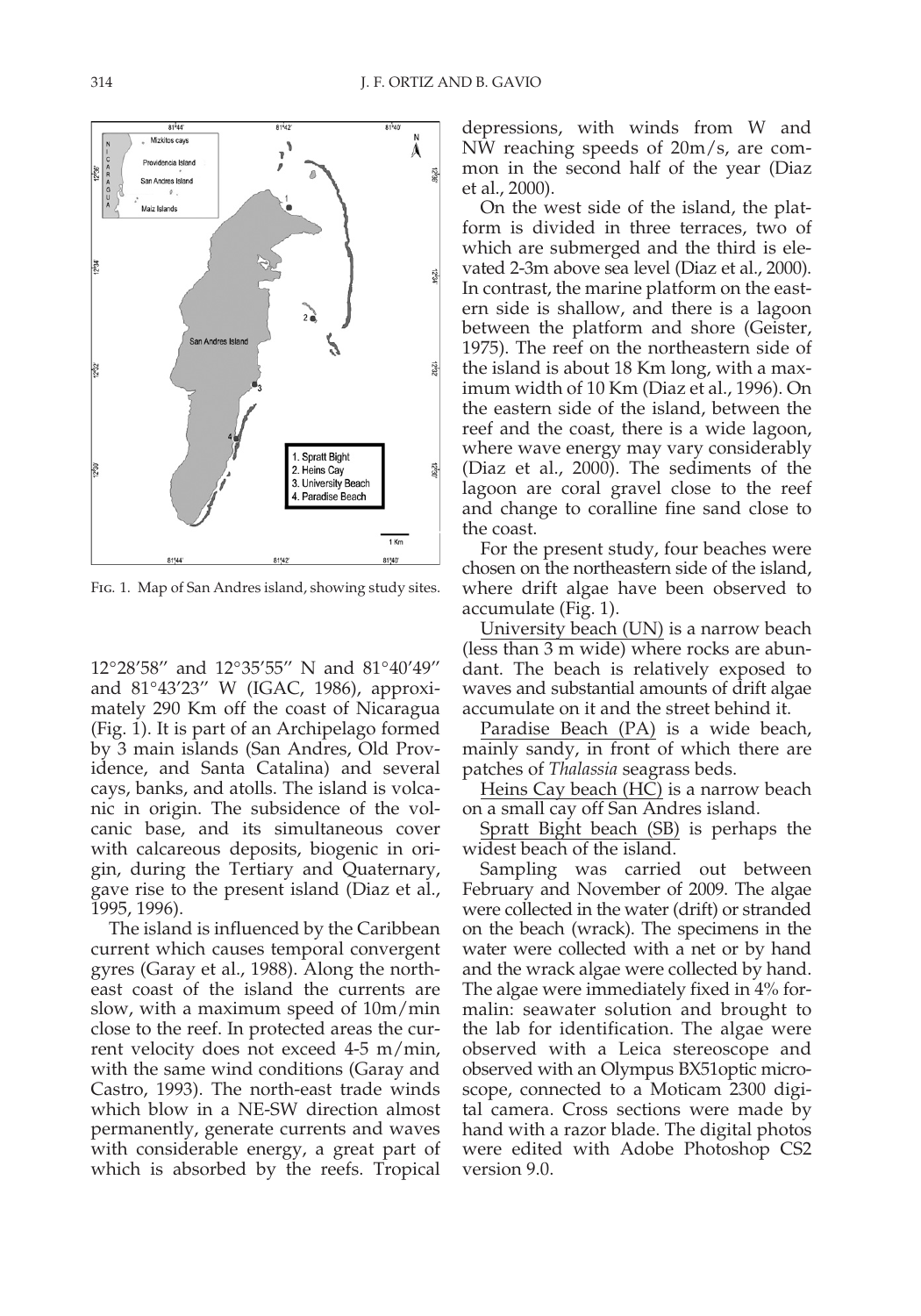|  |  | G |
|--|--|---|
|  |  |   |

|                                                                                                |   |                     |                           |   |                                                                       | Reproductive |
|------------------------------------------------------------------------------------------------|---|---------------------|---------------------------|---|-----------------------------------------------------------------------|--------------|
|                                                                                                |   |                     | UN PA HC SB               |   | <b>Notes</b>                                                          | stage        |
| <b>CYANOPHYTA</b>                                                                              |   |                     |                           |   |                                                                       |              |
| Oscillatoriaceae                                                                               |   |                     |                           |   |                                                                       |              |
| Lyngbya confervoides C. Agardh<br><b>RHODOPHYTA</b>                                            |   | X                   | $\boldsymbol{\mathsf{X}}$ |   |                                                                       |              |
| Corallinaceae                                                                                  |   |                     |                           |   |                                                                       | T            |
| Amphiroa fragillisima (L.)<br>J.V. Lamouroux                                                   | X |                     | $\boldsymbol{\mathsf{X}}$ |   |                                                                       |              |
| Jania adherens J.V. Lamouroux<br>Liagoraceae                                                   |   |                     |                           | X |                                                                       |              |
| Ganonema farinosum (J.V. Lamouroux)<br>K.C. Fan & Yung C. Wang*                                |   | X                   |                           |   |                                                                       | F            |
| Hypneaceae                                                                                     |   |                     |                           |   |                                                                       |              |
| Hypnea cervicornis J. Agardh**                                                                 |   |                     |                           | X |                                                                       | T            |
| Hypnea musciformis (Wulfen in Jacquin)<br>J.V. Lamouroux                                       |   | X                   | $\boldsymbol{\chi}$       |   |                                                                       |              |
| Hypnea spinella (C. Agardh) Kützing<br>Gracilariaceae                                          |   | Х                   |                           |   |                                                                       | Т            |
| Gracilaria damaecornis J. Agardh*                                                              |   | X                   |                           |   |                                                                       |              |
| Gracilaria domingensis<br>(Kützing) Sonder*                                                    |   |                     |                           | X |                                                                       |              |
| Champiaceae                                                                                    |   |                     |                           |   |                                                                       |              |
| Champia salicornioides Harvey*                                                                 |   | X                   |                           | X | Epiphytic on Hypnea musciformis<br>and Thalassia testudinum           | T, C         |
| Wrangeliaceae                                                                                  |   |                     |                           |   |                                                                       |              |
| Anotrichium tenue (C. Agardh) Nägeli                                                           |   |                     | $\boldsymbol{\mathsf{X}}$ |   | Epiphytic on <i>Padina pavonica</i>                                   |              |
| Ceramiaceae                                                                                    |   |                     |                           |   |                                                                       |              |
| Centroceras gasparrini                                                                         |   |                     |                           | Х | Epiphytic on Dictyota caribea                                         |              |
| (Meneghini) Kützing**                                                                          |   |                     |                           |   |                                                                       |              |
| Centroceras micracanthum Kützing**                                                             |   |                     | X                         | X | Epiphytic on Udotea flabellum                                         | T            |
| Ceramium nitens (C. Agardh) J. Agardh<br>Gaylliella flaccida (Kützing)<br>T.O. Cho & L. McIvor | X | $\boldsymbol{\chi}$ | Х                         |   | Epiphytic on Udotea flabellum<br>Growing with <i>Polysiphonia</i> sp. |              |
| Spyridiaceae                                                                                   |   |                     |                           |   |                                                                       |              |
| Spyridia hypnoides (Bory) Papenfuss<br>Dasyaceae                                               |   | X                   |                           |   |                                                                       | T            |
| Dasya collinsiana M. Howe*                                                                     |   | Х                   |                           |   |                                                                       | T            |
| Rhodomelaceae                                                                                  |   |                     |                           |   |                                                                       |              |
| Chondria cnicophylla (Melvill) De Toni**                                                       |   |                     | Х                         |   | Epiphytic on Udotea flabellum                                         | T            |
| Chondria dasyphylla (Woodward)<br>C. Agardh*                                                   |   |                     | X                         |   |                                                                       |              |
| Chondria leptacremon (Melvill) De Toni**                                                       |   |                     | Х                         |   |                                                                       |              |
| Chondrophycus gemmifera (Harvey)<br>Garbary & Harper <sup>*</sup>                              |   |                     |                           | Х |                                                                       | T            |
| Chondrophycus poiteaui                                                                         |   |                     | X                         |   |                                                                       |              |
| (J.V. Lamouroux) Nam*                                                                          |   |                     |                           |   |                                                                       |              |
| Laurencia sp.                                                                                  |   |                     | $\mathsf X$               |   | Sterile                                                               |              |
| Laurencia filiformis                                                                           |   |                     |                           | X |                                                                       |              |
| (C. Agardh) Montagne*                                                                          |   |                     |                           |   |                                                                       |              |
| Laurencia intricata J.V. Lamouroux                                                             |   |                     | X                         |   |                                                                       |              |
| Neosiphonia sphaerocarpa (Børgesen)<br>M.S. Kim and I.K. Lee                                   |   |                     | $\mathsf X$               |   |                                                                       | T            |

Table 1. Species list. UN: University beach; PA: Paradise beach; HC: Heins Cay; SB: Spratt Bight. T: tetrasporophpytic stage; F: female gametophyte fertile. \*denotes new record for the Archipelago of San Andres, Old Providence and Santa Catalina; \*\*denotes new record for Colombia.

 $\overline{a}$ 

(Continued)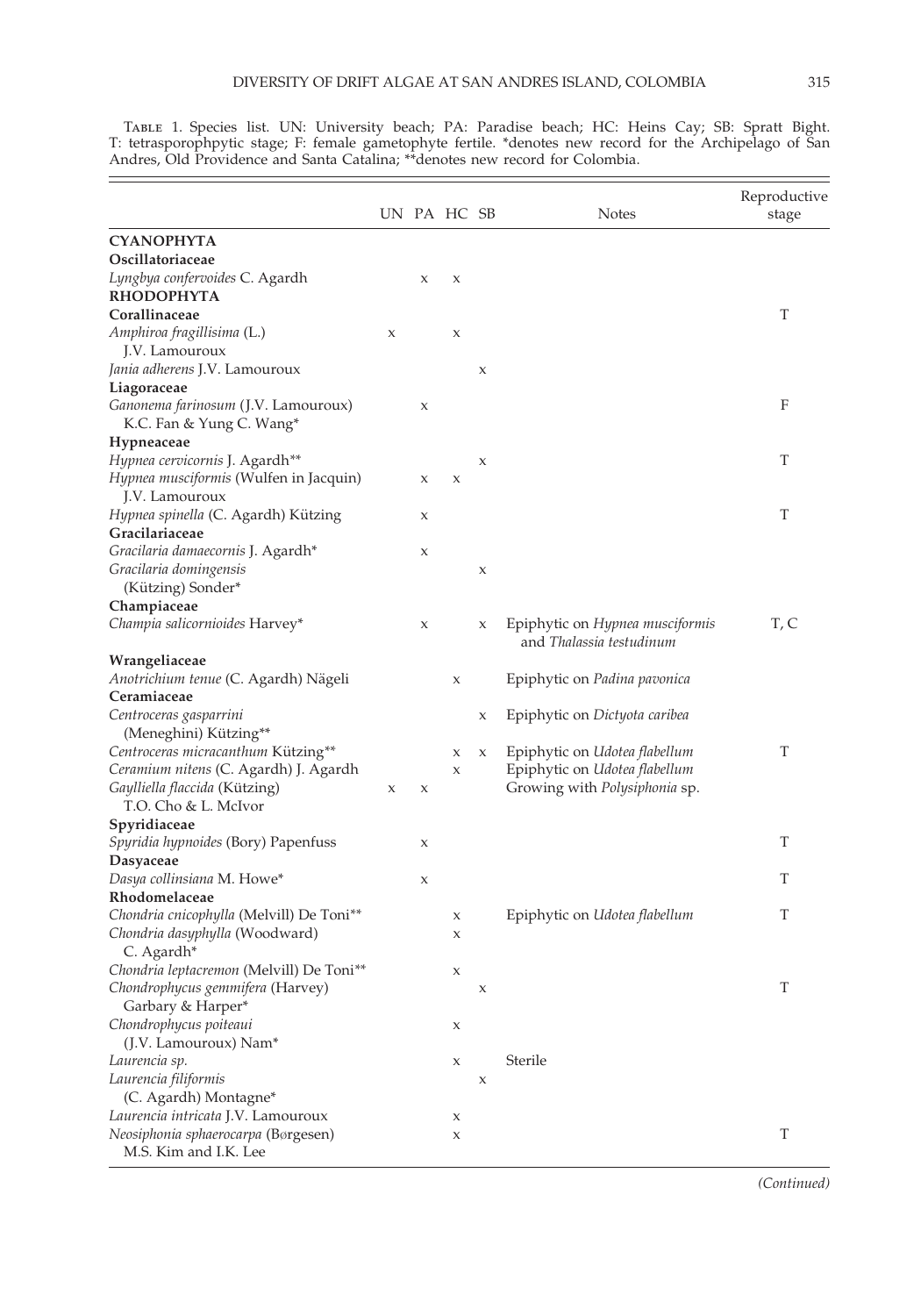TABLE 1. Continued.

|                                                                    | UN | РA | HС          | SВ                        | <b>Notes</b>                               | Reproductive<br>stage |
|--------------------------------------------------------------------|----|----|-------------|---------------------------|--------------------------------------------|-----------------------|
| Polysiphonia sp.<br>Polysiphonia flaccidisima Hollenberg*          |    | X  | $\mathsf X$ |                           | Epiphytic on Dictyota<br>cervicornis       | T                     |
| Polysiphonia howei Hollenberg in<br>W.R. Taylor*                   |    |    |             | X                         |                                            |                       |
| <b>HETEROKONTOPHYTA</b>                                            |    |    |             |                           |                                            |                       |
| Ectocarpaceae                                                      |    |    |             |                           |                                            |                       |
| Hincksia mitchelliae (Harvey) P.C. Silva                           |    | X  |             |                           |                                            | T                     |
| Dictyotaceae                                                       |    |    |             |                           |                                            |                       |
| Dictyopteris delicatula J.V. Lamoroux                              | X  | X  | X           | $\mathsf X$               | very abundant                              |                       |
| Dictyota bartayresiana J.V. Lamoroux                               | X  | X  |             |                           |                                            | T                     |
| Dictyota caribea Hörnig & Schnetter                                | X  | Х  | X           | X                         |                                            |                       |
| Dictyota cervicornis Kützing                                       | X  | Х  |             | X                         |                                            | T                     |
| Dictyota ciliolate Kützing                                         |    | Х  |             |                           |                                            |                       |
| Dictyota crispata J.V. Lamoroux                                    | X  | Х  | $\mathsf X$ | X                         | Epiphytic on<br>Syringodium.<br>filiforme. |                       |
| Dictyota mertensii (Martius) Kützing                               | X  |    |             |                           |                                            | T                     |
| Dictyota menstrualis (Hoyt) Schnetter,<br>Hörnig & Weber-Peukert   | X  |    | X           |                           |                                            |                       |
| Dictyota pinnatifida Kützing                                       |    | X  |             | $\mathsf X$               |                                            |                       |
| Dictyota pulchella Hörnig & Schnetter                              | X  | X  | X           | X                         | Epiphytic on Padina<br>gymnospora          |                       |
| Lobophora variegata (J.V. Lamouroux)<br>Womersley ex E.C. Oliveira |    |    |             | X                         |                                            |                       |
| Padina boergensii Allender & Kraft                                 | X  |    |             |                           |                                            |                       |
| Padina gymnospora (Kützing) Sonder                                 | X  | X  |             | $\boldsymbol{\mathsf{X}}$ |                                            | T                     |
| Padina pavonica (L.) Thivy in<br>W.R. Taylor*                      |    | Х  | X           |                           |                                            | T                     |
| Padina sancte-crucis Børgesen                                      |    | Х  | X           |                           |                                            |                       |
| Spatoglossum schroederi                                            | X  | X  |             |                           |                                            |                       |
| (C. Agardh) Kützing                                                |    |    |             |                           |                                            |                       |
| Stypopodium zonale                                                 | X  |    | $\mathsf X$ | X                         |                                            |                       |
| (J.V. Lamouroux) Papenfuss                                         |    |    |             |                           |                                            |                       |
| Sargassaceae                                                       |    |    |             |                           |                                            |                       |
| Sargassum fluitans (Børgesen)<br>Børgesen                          |    | Х  |             | X                         |                                            |                       |
| Sargassum hystrix var. buxifolium**                                |    |    |             | X                         | With holdfast                              |                       |
| Sargassum natans (L.) Gaillon                                      | X  |    |             |                           |                                            |                       |
| Sargassum polyceratum Montagne                                     | X  |    |             |                           |                                            |                       |
| Sargassum polyceratum var. ovatum<br>(Collins) W.R. Taylor         |    | Х  |             |                           |                                            |                       |
| Sargassum vulgare C. Agardh                                        |    |    | X           |                           |                                            |                       |
| Turbinaria tricostata E.S. Barton                                  | X  | X  | X           |                           | Highly epiphytized                         | T                     |
| <b>CHLOROPHYTA</b>                                                 |    |    |             |                           |                                            |                       |
| Ulvaceae                                                           |    |    |             |                           |                                            |                       |
| Ulva lactuca L.                                                    |    |    |             | $\mathsf X$               |                                            |                       |
| Cladophoraceae                                                     |    |    |             |                           |                                            |                       |
| Chaetomorpha clavata Kützing*                                      |    | X  |             |                           | On a piece of sock                         |                       |
| Chaetomorpha linum<br>(O.F. Müller) Kützing*                       | X  |    | X           |                           |                                            |                       |
| Cladophora catenata (L.) Kützing*                                  | Х  |    | X           |                           |                                            |                       |

(Continued)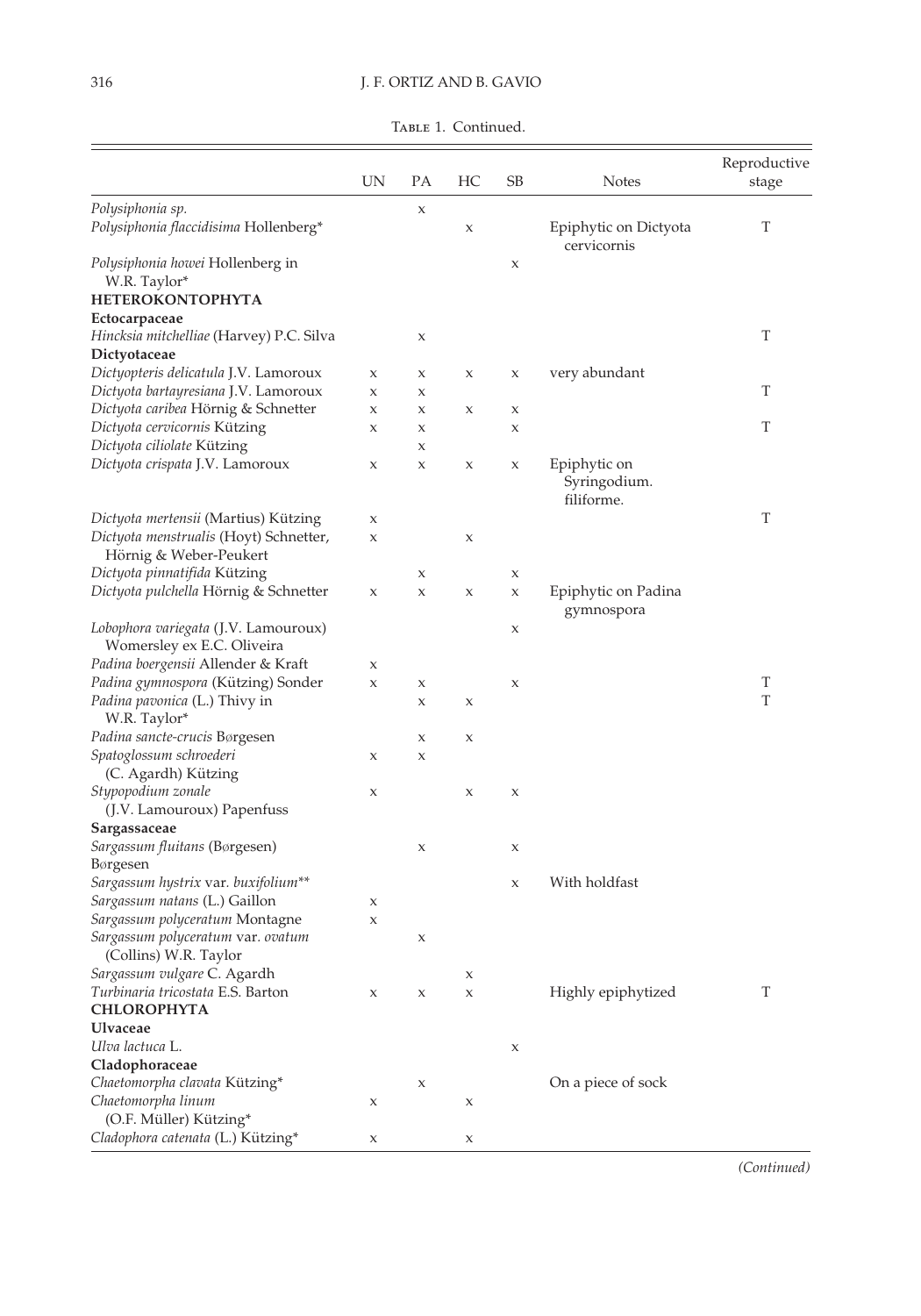|                                             |    |             |                     |             |              | Reproductive |
|---------------------------------------------|----|-------------|---------------------|-------------|--------------|--------------|
|                                             | UN | PA          | HC                  | <b>SB</b>   | <b>Notes</b> | stage        |
| Cladophora laetevirens                      |    |             |                     |             |              |              |
| (Dillwyn) Kützing*                          |    |             |                     |             |              |              |
| Cladophora vagabunda (L.) Hoek              |    |             | $\mathsf X$         |             |              |              |
| Cladophoropsis macromeres W.R. Taylor*      |    | X           |                     |             |              |              |
| Cladophoropsis membranaceae                 |    |             |                     | X           |              |              |
| (Hofman Bang ex C. Agardh) Børgesen         |    |             |                     |             |              |              |
| Siphonocladaceae                            |    |             | $\boldsymbol{\chi}$ | X           |              |              |
| Dictyosphaeria cavernosa                    | X  | X           |                     | X           |              |              |
| (Forsskål) Børgesen                         |    |             |                     |             |              |              |
| Dictyosphaeria ocellata (M. Howe)           |    |             | $\mathsf X$         |             |              |              |
| Olsen-Stojkovich                            |    |             |                     |             |              |              |
| Valoniaceae                                 |    |             |                     |             |              |              |
| Ernodesmis verticillata (Kützing) Børgesen  | X  | X           |                     | X           |              |              |
| Valonia ventricosa C. Agardh                | X  | X           | $\mathsf X$         |             |              |              |
| <b>Bryopsidaceae</b>                        |    |             |                     |             |              |              |
| Bryopsis pennata J.V. Lamouroux             | X  | X           |                     | $\mathsf X$ |              |              |
| Bryopsis plumosa (Hudson) C. Agardh         |    | X           |                     |             |              |              |
| Derbesia sp                                 | X  |             |                     |             |              |              |
| Codiaceae                                   |    |             |                     |             |              |              |
| Codium isthmocladum Vickers                 |    | $\mathsf X$ |                     |             |              |              |
| Caulerpaceae                                |    |             |                     |             |              |              |
| Caulerpa cupressoides (Vahl) C. Agardh      |    |             |                     | X           |              |              |
| Caulerpa racemosa (Forsskål) J. Agardh      |    | X           |                     | X           |              |              |
| Caulerpa sertularioides (S. Gmelin) M. Howe | X  |             |                     |             |              |              |
| Udoteaceae                                  |    |             |                     |             |              |              |
| Halimeda incrassata (J. Ellis)              |    |             | $\boldsymbol{\chi}$ |             |              |              |
| J.V. Lamouroux                              |    |             |                     |             |              |              |
| Halimeda monile (J. Ellis & Solander)       |    |             | X                   | X           |              |              |
| J.V. Lamouroux                              |    |             |                     |             |              |              |
| Halimeda opuntia (L.) J.V. Lamouroux        | Х  |             |                     | Х           |              |              |
| Halimeda simulans M. Howe                   |    |             |                     | X           |              |              |

TABLE 1. Continued.

### **RESULTS**

Udotea flabellum (J. Ellis & Solander)

M. Howe

Penicillus capitatus Lamarck x Penicillus lamourouxii Decaisne x x

One species of Cyanophyta, 28 species of Rhodophyta, 25 species of Phaeophyceae, and 26 species of Chlorophyta were identified, for a total of 80 taxa (Table 1). This corresponds to 39.8% of the total number of species known for the entire Archipelago.

Six of the species are new records for Colombia (1 Pheaophyceae: Sargassum hystrix var. buxifolium Chauvin in J. Agardh; and 4 Rhodophyta: Hypnea cervicornis J. Agardh, Centroceras gasparrini (Meneghini) Kützing, C. micracanthum Kützing, Chondria cnicophylla (Melvill) De Toni and C. leptacremon (Melvill) De Toni). Large amounts of the seagrasses

Syringodium filiforme Kützing in Hohenacker and Thalassia testudinum Banks ex König were found at all locations, and represented the majority of biomass stranded on the beaches.

x x Highly epiphytized

Table 2. Distribution of algal species distributed in major taxonomic groups among sites. UN: University beach, PA: Paradise beach, HC: Haynes Cay beach, SB: Spratt Bight beach.

|             | ĪΝ | PА | HC. | SB |
|-------------|----|----|-----|----|
| Cyanophyta  |    |    |     |    |
| Rhodophyta  |    |    | 13  |    |
| Phaeophycae | 15 | 16 | 10  | 11 |
| Chlorophyta | 10 | 10 |     | 13 |
| Total       | 27 | 35 | 34  | 33 |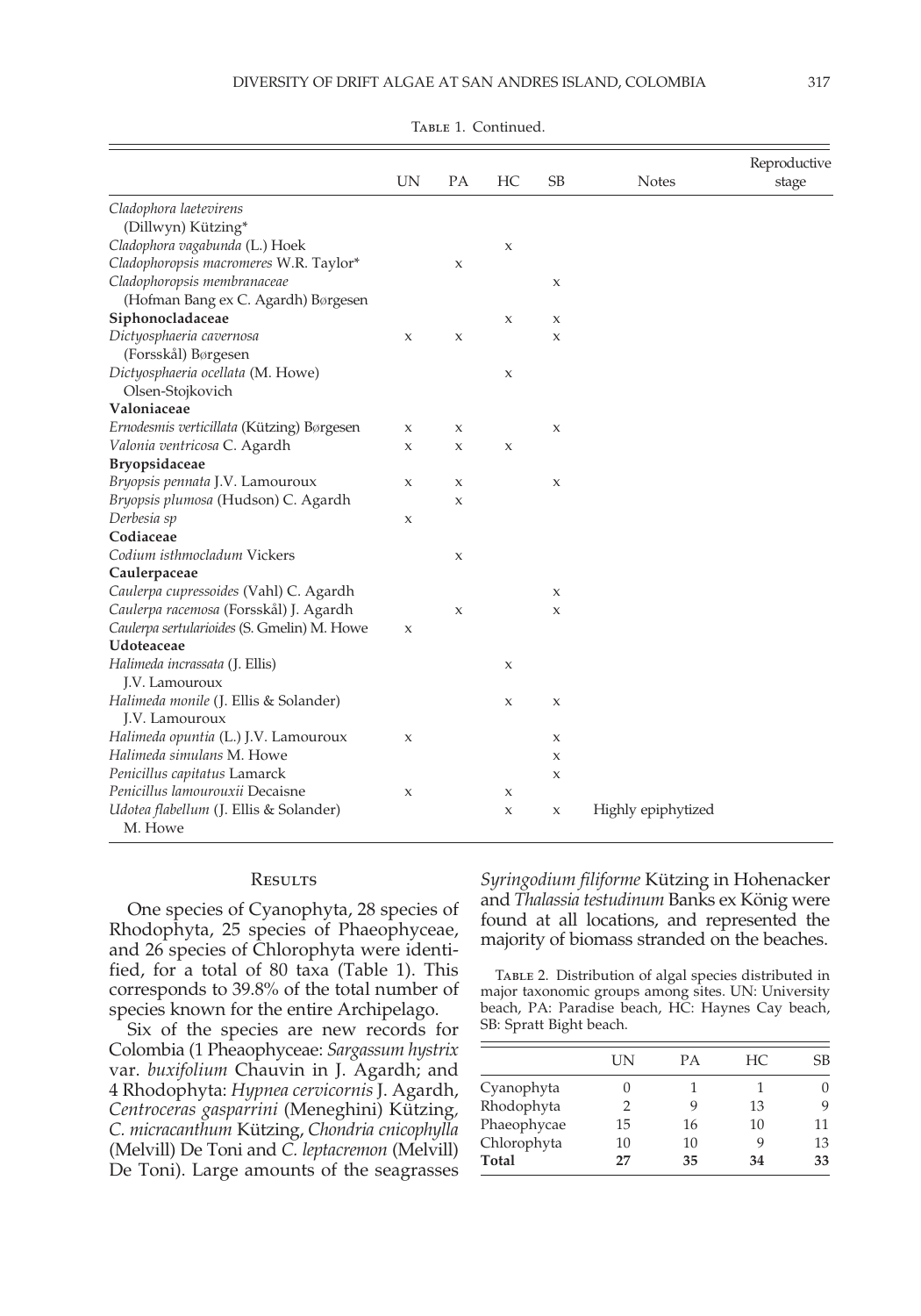

Figs. 2-8. Figs 2-4 Champia salicornioides. Spratt Bight. Fig. 2. Habit of two individuals epiphytic on the same fragment of Syringodium filiforme. Ci: Cystocarpic phase. An: Syringodium. Ts: Tetrasporophytic phase. Scale bar: 500 mm. Fig. 3. Cystocarp surface view. Scale bar: 200 mm. Fig. 4. Tetrasporangia surface view. Scale bar: 200 mm. Figs 5-7. Centroceras micracanthum. Heynes Cay. Fig. 5. Apical surface view. Scale bar: 100 µm. Fig. 6. Tetrasporangium. Scale bar: 100 µm. Fig. 7. Surface view. C1: First cortical cell, C2: Secondary elongated cortical cell, Es: Spine. Scale bar: 50 µm. Fig. 8. Centroceras gasparrini. Spratt Bight. Superficial view. C1: First cortical cell, Es. Spine. Scale bar: 50 µm.

Among the sites, PA, HC and SB had a similar number of species, ranging from 33 to 36 in total (Table 2). UN had a slightly lower number of species, 27 in total. Particularly, UN showed a low diversity in red algae, with only two species of Rhodophyta.

Only four species, all Dictyotaceae, were found at all 4 sites: Dictyopteris delicatula Lamouroux, which was always very abundant, Dictyota caribea Hörnig & Schnetter ex Hörnig, D. crispata Lamouroux and D. pulchella Hörnig & Schnetter. Forty eight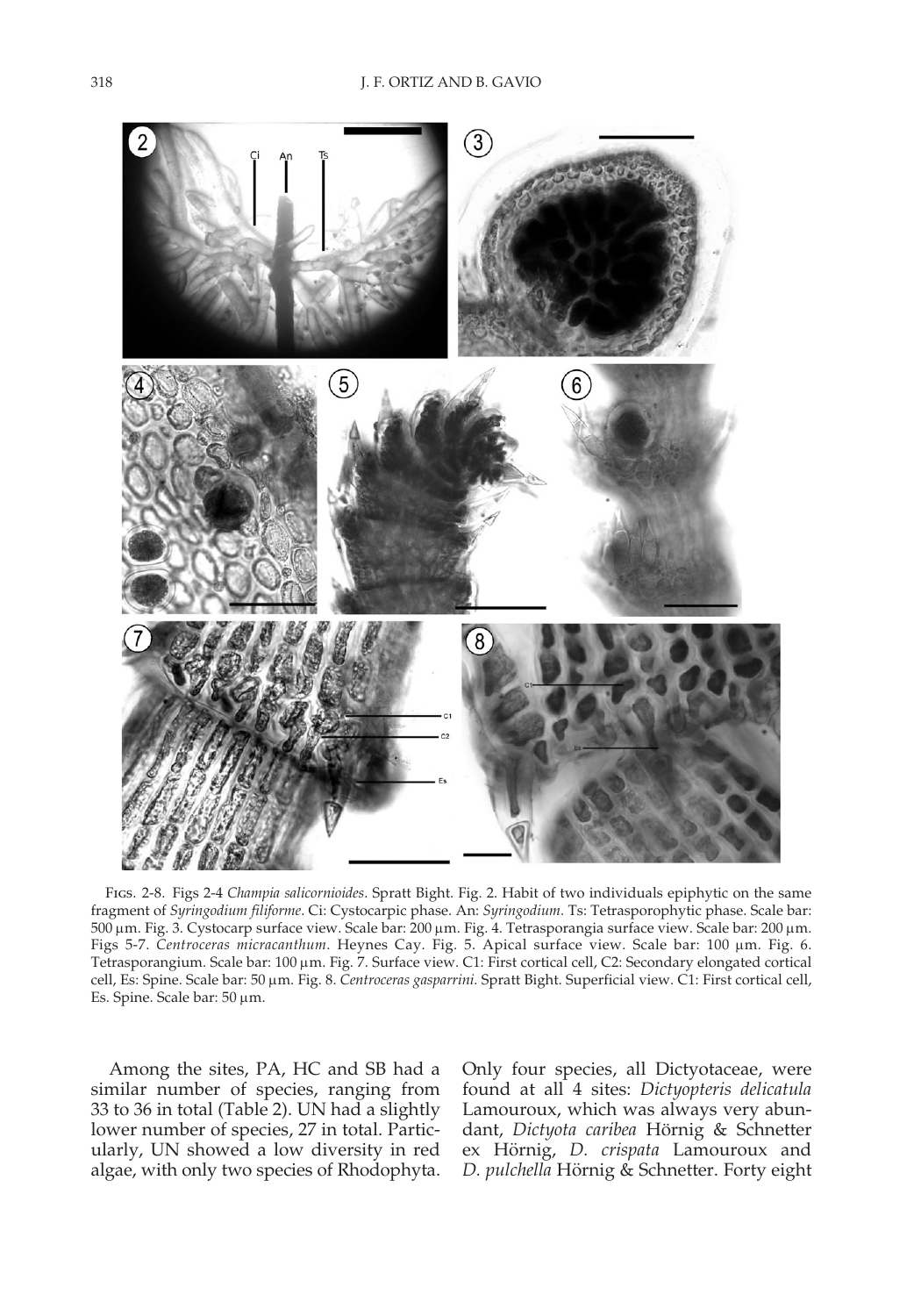

FIGS. 9-10. Chaetomorpha clavata, collection # DASI 021, Sound Bay 19/3/09. Fig. 9. Habit of wrack specimen on a piece of sock (herbarium specimen). Scale bar: 5 cm. Fig. 10. Habit of the alga under microscope magnification. Scale bar:  $500 \,\mu m$ .

taxa, on the other hand, were found exclusively at one site.

The red algae were mostly small epiphytes on larger taxa, such as Dictyota, Udotea, Padina and Dictyopteris (Table 1). Many of the epiphytes, as well as the larger taxa, were fertile (tetrasporophytic). Only Champia salicornioides Harvey was found to be gametophytic as well as tetrasporophytic at Spratt Bight (Figs 2-4).

Among the 18 new records for the Archipelago, there were representatives of 5 Rhodophyta families, 1 Phaeophyceae family and 1 Chlorophyta family (Table 1). Among the latter, Derbesia was not identifiable to species due to the poor condition of the sample. Among the 6 new records for Colombia, there are representatives of three Rhodophyta families and 1 family of Phaeophyceae (Table 1).

### **DISCUSSION**

The number of species encountered as drift indicates that this floating ecosystem is species rich. Drift algae were found during the entire period examined, although in greater biomass between February and March and between August and November (data not shown).

Of the 80 species reported herein, 24 are new records (30% of the species encountered). However, the origin of these algae is not known although some of these new records have also been found as attached algae near the island (Gavio, personal obs.). Won et al. (2009) reported three taxa of the genus Centroceras in the Caribbean: C. gasparrinii, C. hyalacanthum and C. micracanthum. Two of the three species are present in the drift flora we examined (Figs 5-8).

As mentioned earlier, most of the new records have been found in a recent unpublished survey in the near-shore waters of the island. One exception is Chaetomorpha clavata Kützing, which to date we have not found around the island and in the drift, was found only once, growing on a piece of sock (Figs 9-10). Although it is probable that in future field surveys we will find the alga as a component of the island flora, it is also possible that it came from another region, transported by currents.

It is of interest that many of the red algal species collected were tetrasporophytic. Increased spore dispersal may result from the various species of algae being in the drift. Stewart (2006) demonstrated that ontogenic changes during the life cycle of Turbinaria ornata (Turner) J. Agardh affect its chance of detachment and thus its dispersal capacities. Vermeij et al. (2009) also showed that Hypnea musciformis (Wulfen) Lamouroux, an invasive alga in Hawaii, successfully disperses (asexually) along island reefs by drifting. Two of the three species of Hypnea we found in the drift community, were tetrasporophytic.

Further studies on drift algae should address temporal change in biomass and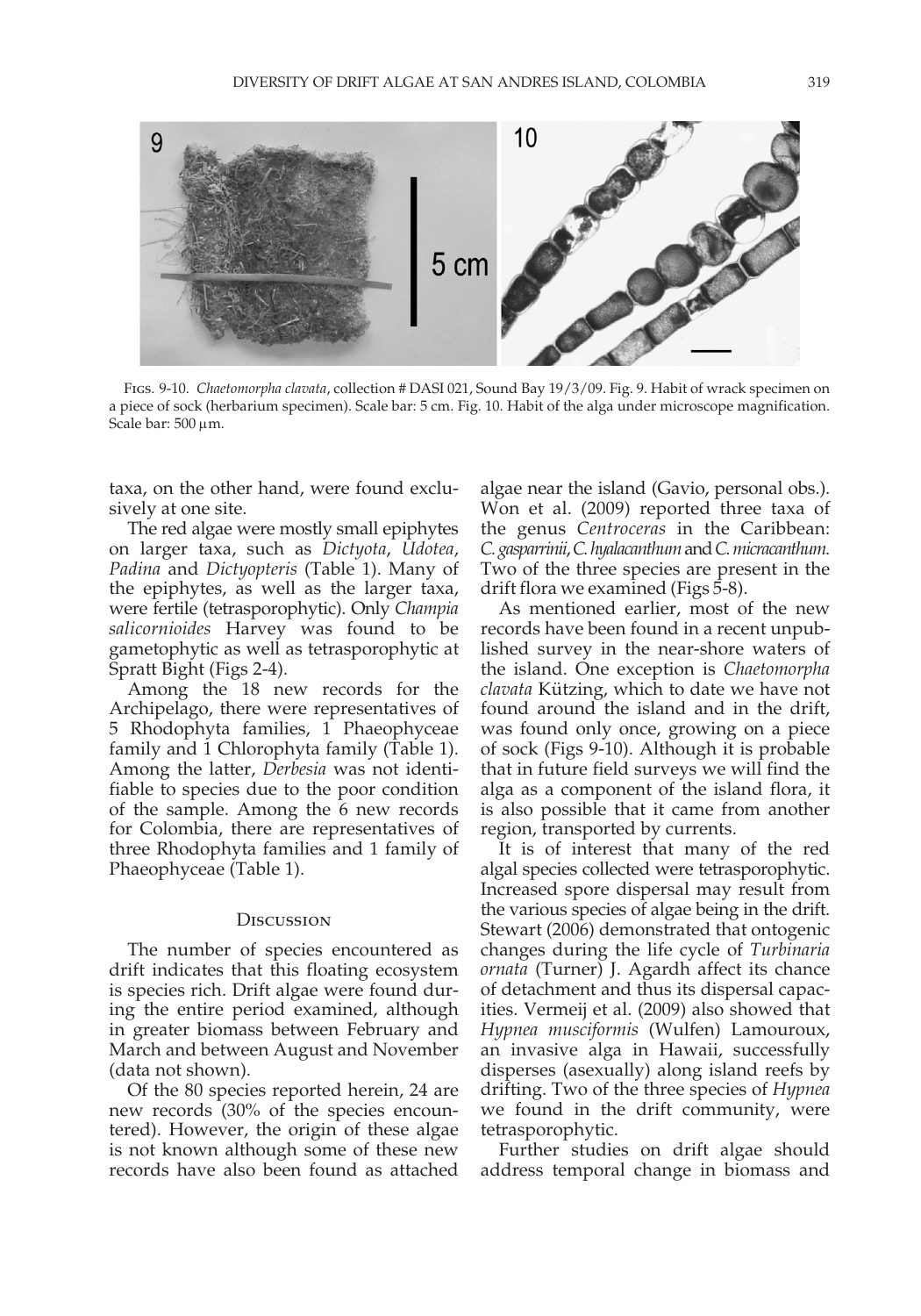species composition, faunal association, growth rate of detached algae and spore release.

Acknowledgments.—We wish to thank Erica Sánchez and Maria Alejandra Díaz of the Colegio Luis Amigó, for their help during field sampling. Dr. David Ballantine greatly improved the manuscript, for which we are grateful. We acknowledge the Department of Biology, Universidad Nacional de Colombia, for their flexibility with the curricular activities of JFO. The project was funded by the Universidad Nacional of Colombia, Sede Caribe, project # 20101003140.

## REFERENCES

- Behnke, P. 2009. That bunch of seaweed on the beach ... Skimmer 35(6):1-3.
- Berezina, N. and S. Golubkov. 2008. Effect of drifting macroalgae Cladophora glomerata on benthic community dynamics in the easternmost Baltic Sea. J. Marine Syst. 74:S80-S85.
- Berglund, J., J. Mattila, O. Rönnberg, J. Hekkilä, and E. Bonsdroff. 2003. Seasonal and inter-annual variation in occurrence and biomass of rooted macrophytes and drift algae in shallow bays. Estuar. Coast. Shelf S. 56:1167-1175.
- Biber, P., M. Harwell and W. Cropper. 2004. Modeling the dynamics of three functional groups of macroalgae in tropical seagrass habitats. Ecol. Model. 175:25-54.
- Carlton, J. T. and J. B. Geller. 1993. Ecological Roulette: The Global Transport of Nonindigenous Marine Organisms. Sci. New Series 261(5117):78-82.
- Diaz, G. and M. Diaz. 2003. Diversity of benthic marine algae of the colombian Atlantic. Biota Colombiana 4(2):203-246.
- Diaz, J., J. Garzón-Ferreira and S. Zea. 1995. Los Arrecifes coralinos de la isla de San Andres, Colombia: Estado actual y perspectivas para su conservación. Academia Colombiana de Ciencias exactas, físicas y naturales, Colección Jorge Alvarez Lleras No. 7.
- Diaz J., G. Diaz-Pulido, J. Garzón-Ferreira, J. Geister, J. A. Sanchez, and S. Zea. 1996. Atlas de los arrecifes coralinos del Caribe Colombiano. Serie Publicaciones Especiales No. 2. Santa Marta: INVEMAR.
- Diaz, J. M., L. M. Barrios, M. H. Cendales, J. Garzón-Ferreira, J. Geister, M. Lopez-Victoria, G. H. Ospina, F. Parra-Velandia, J. Pinzón, B. Vargas-Angel, F. A. Zapata and S. Zea. 2000. Areas coralinas de Colombia. Serie Publicaciones Especiales No. 5. Santa Marta: INVEMAR.
- Garay J., F. Castillo, C. Andrade, J. Aguilera, L. Niño, M. De La Pava, W. López, and G. Márquez. 1988. Estudio oceanográfico del área insular y oceánica del Caribe colombiano – archipiélago de San Andres y Providencia y cayos vecinos. Bol. Cient. CIOH 9:3-73.
- Garay J, and L. Castro. 1993. Niveles de hidrocarburos del petróleo en la isla de San Andres Caribe colombiano 1992. Bol. Cient. CIOH 13:85-101.
- Geister Von J. 1975. Riffbau und geologische Entwicklungsgeschichte der Insel San Andres (westliches Karibisches Meer, Kolumbien). Stuttgarter Beitr. Naturk. Ser. B. Nr. 15.
- Gore, R. H., E. E. Gallaher, L. E. Scotto and K. A. Wilson. 1981. Studies on decapod crustacea from the Indian River Region of Florida. Estuar. Coast. Shelf S. 12:485-508.
- Holmquist, J. G. 1994. Benthic macroalgae as a dispersal mechanism for fauna: influence of a marine tumbleweed. J. Exp. Mar. Biol. Ecol. 180:235-251.
- Holmquist, J. G. 1997. Disturbance and gap formation in a marine benthic mosaic: influence of shifting macroalgal patches on seagrass structure and mobile invertebrates. Mar. Ecol. Prog. Ser. 158:121-130.
- IGAC. 1986. San Andres y Providencia: Aspectos geográficos. Bogotá: Instituto Geográfico Agustín Codazzi.
- Ingólfsson, A. 1998. Dynamics of macrofaunal communities of floating seaweed clumps off western Iceland: a study of patches on the surface of the sea. J. Exp. Mar. Biol. Ecol. 231:119-137.
- Jaramillo E., R. de la Huz, C. Duarte and H. Contreras. 2006. Algal wrack deposits and macroinfaunal arthropods on sandy beaches of the Chilean coast. Rev. Chil. Hist. Nat. 79:337-351.
- Kingsford, M. J. 1992. Drift algae and small fish in coastal waters of northeastern New Zealand. Mar. Ecol. Prog. Ser. 80:41-55.
- Kingsford, M. J. 1995. Drift algae: a contribution to near-shore habitat complexity in the pelagic environment and an attractant for fish. Mar. Ecol. Prog. Ser. 116:297-301.
- Kingsford M. J. and J. H. Choat. 1985. The fauna associated with drift algae captured with a plankton-mesh purse seine net. Limnol. Oceanogr. 30(3):618-630.
- Lapointe, B. and B. Bedford. 2007. Drift rhodophyte blooms emerge in Lee County, Florida, USA: Evidence of escalating coastal eutrophication. Harmful Algae 6:421-437.
- Lauringson, V. and J. Kotta. 2006. Influence of the thin drift algal mats on the distribution of macrozoobenthos in Kõiguste Bay, NE Baltic Sea. Hydrobiologia 554:97-105.
- Maciá, S. 2000. The effects of sea urchin grazing and drift algal blooms on a subtropical seagrass bed community. J. Exp. Mar. Biol. Ecol. 246:53-67.
- Nordström, M., and D. Booth. 2007. Drift algae reduce foraging efficiency of juvenile flatfish. J. Sea Res. 58:335-341.
- Norkko, J., A. Norkko, and E. Bonsdorff. 2000. Drifting algal mats as an alternative habitat for benthic invertebrates: species specific responses to a transient resource. J. Exp. Mar. Biol. Ecol. 248:79-104.
- Pennings S. C., T. H. Carefoot, M. Zimmer, J. P. Danko and A. Ziegler. 2000. Feeding preferences of supralittoral isopods and amphipods. Can. J. Zool. 78:1918-1929.